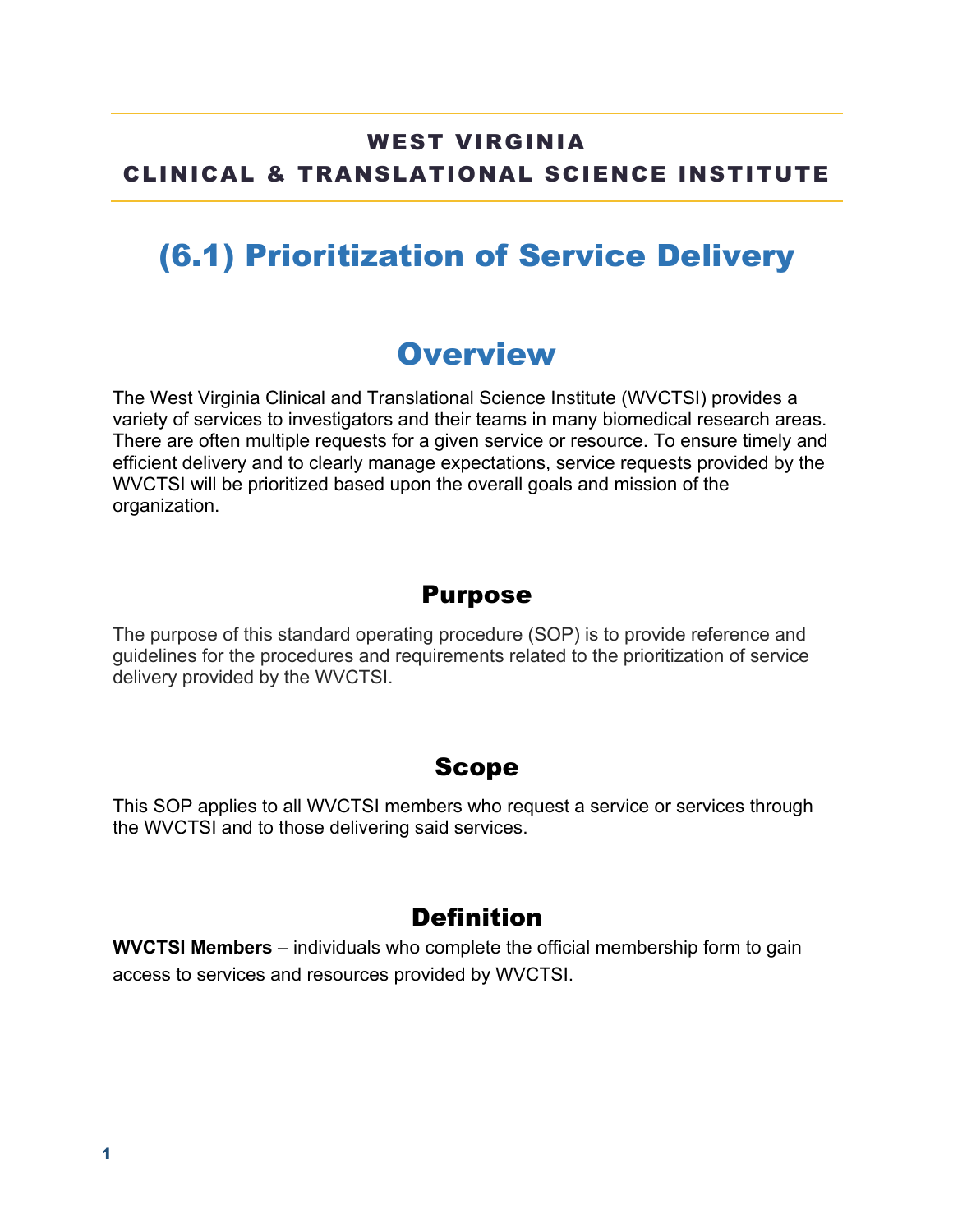# **Policy**

To be eligible to receive WVCTSI services, individuals must be WVCTSI members. Service requests will be prioritized based on the criteria (listed in order of highest priority to lowest) set forth below.

### WVCTSI Criteria for Prioritization of requests

- 1. Currently funded WVCTSI Pilot Project recipients, WVCTSI Research Scholars, and faculty recruited through or supported by the WVCTSI.
	- a. Investigators who are currently funded from an extramural grant.
	- b. Individuals currently enrolled in the Clinical and Translational Science Masters or PhD programs administered by the WVCTSI.
- 2. Previously funded WVCTSI Pilot Project recipients, WVCTSI Research Scholars, and WVCTSI faculty recruits, who are now applying for extramural funding.
- 3. Requests that include a existing funding to support the requested service.
- 4. WVCTSI members that are currently preparing to apply for research funding and who do not currently have or have never had WVCTSI funding or monetary support.
- 5. WVCTSI members who do not currently have or have never had WVCTSI funding or monetary support.
- 6. PhD/MD students/ fellows/ residents who are requesting services related to a project to meet graduate or professional program requirements.
- 7. External/other requests.

### Roles and Responsibilities

The responsibility for interpretation of this policy rests with the Director of WVCTSI.